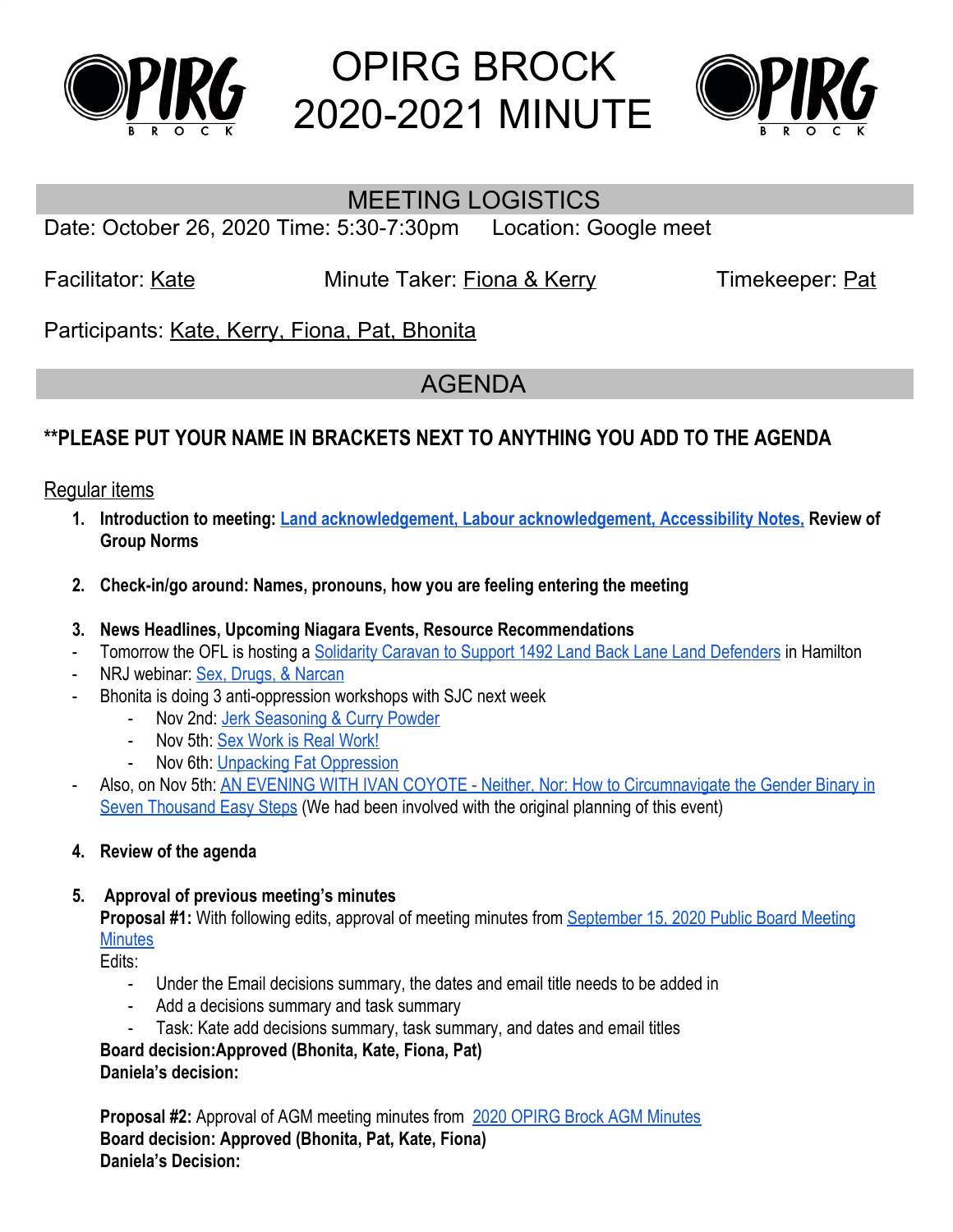



#### **6. Email decisions summary**

- **Proposal #3:** Confirm that on October 8 the Board of Directors approved a decision to reduce Kerry Duncan's hours as the Volunteer, Planning, & Training Coordinator at 17.5 hours per week starting on October 18, 2020 in the email [HR Decision - reply asap]
	- **- Board Decision: Approved (Kate, Fiona, Bhonita, Pat)**
	- **- Daniela's Decision:**

### **7. Community Opt-Ins**

- No new opt-ins
- December 1st, we will be sending out information about membership renewals for the 2021 year

#### **8. Board reports**

- **Bhonita** 
	- signed signing authority forms
	- attended AGM and took minutes
	- Provincial AGM coming up, keeping up with provincial stuff
	- Task: Bhonita send out doodle for Accountability Committee Transition meeting
- **Daniela**

-

### - Kate

- facilitated AGM
- supported online market
- accountability stuff
- set up HR meeting
- became signing authority
- made graphics for ANRP/BCA coalition
- shared cupe graphics on opirg instagram
- Pat
	- responded to emails
	- NTU stuff
	- AGM
- **Fiona** 
	- went to HR meeting
	- organized storage locker with Mo and Kerry
	- NTU stuff
	- NRJ meeting, posted on facebook page
	- no new fighter jets meeting
	- supported online market

### **9. Staff reports**

**-** Kerry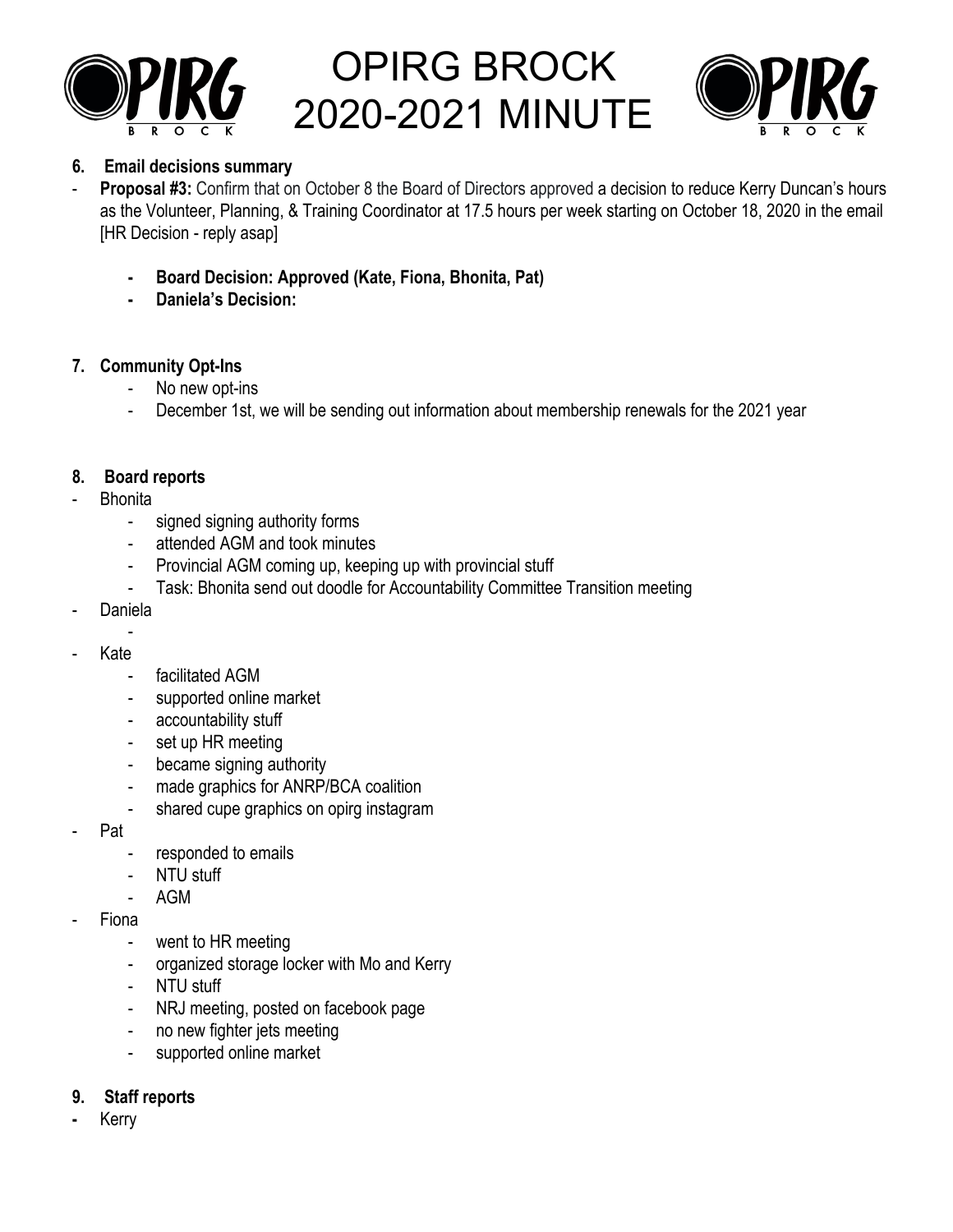



- Sent out confidentiality report & Vanessa information
- Set up minutes at the AGM
- AGM powerpoint & report
- Delivered Ash's cheque
- Reformatted/ updated the Monthly Finance Report & Annotated Board Agenda
- Finished the online market: posts, raffle, etc.
- NSN: redid survey
- Made the event for next reading group
- Organized the storage locker with Fiona & Mo
- ivery to WesUpdating the website
- Working on the constitutional review to send to Provincial
- Built plan for DisOrientation Guide

### **10. Committee Updates, Feedback, Goals, & Proposals**

- **- Finance:**
	- Go through financial updates & [OPIRG Brock Monthly Finance Report\\_October2020](https://docs.google.com/document/d/14DO283Fe84v6CjBNCBWoVHSH0PpVA9xcWmSKvbAzQs0/edit#heading=h.4qjbap2vz6e4)
- **- Communications**
	- Standard OPIRG Brock linktree is now re-linked on IG
	- Currently have  $953$  (+57) IG followers, 594 (+9) FB Page likes, 205 (+3) friends on FB person, 156 (+1) followers on Twitter, 98 (-74%) unique visitors to our website (span of a month)
- **- Accountability**
	- Bhonita is going to send out doodle for accountability specific meeting, week of Nov 8th
- **- Special Project Coalition (Defund NRP)**
	- Next [Abolish the Police: An Online Reading Group \(3\) + Narcan training](https://www.facebook.com/events/1081573742261476) is this coming Thursday
	- Working on alternatives 911 campaign, looking cool
		- Could we have events in align, specifically theme reading group related to that
		- What do community alternatives look like
		- Potentially launch in tandem with Harm Reduction as Community Safety event
- **- Grants & Fundraising**
	- see finance report
- **11. Items brought forward:**
	- **Discussion:** Cross Culture Kids Niagara
		- They messaged us on IG in July asking about how to find out about proposals they have sent in
		- No one has any records of these proposals (Board or staff accounts)
		- Ideal: We (maybe the Partnerships Liaison) message them on IG apologize for not responding and ask them to email us at Kerry's email the proposal/ most recent proposal so the new Board can address their request properly
		- Task: Kerry respond with the above idea
- **12. New Items:**
	- **- Supporting Brock SJC referendum**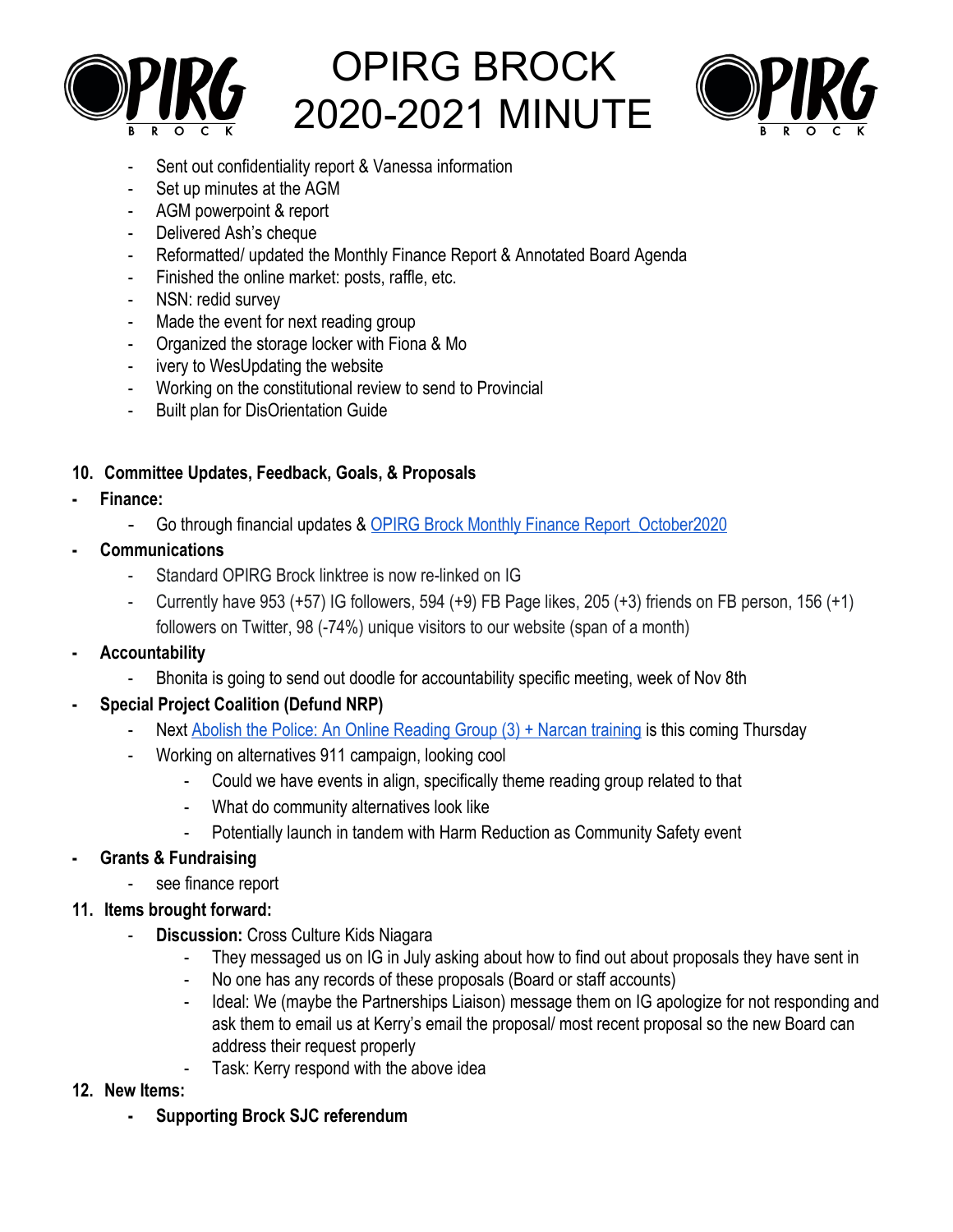



- Voting this week happens Tuesday, Wednesday, and Thursday. Only undergrads can vote, and they need to check their Brock email
- [Vote YES to the Student Justice Centre \(SJC\) Facebook Event](https://www.facebook.com/events/368264651185806/)
- **Task:** Everyone invite all undergrads you know and message them about voting and inviting people to the Facebook event
- Message undergrads and/or folks you know who know undergrads about voting and getting the word out
- We are going to make a post tomorrow about everyone checking their emails and voting. Please share this on all of the platforms and groups
- Task: Kerry write post for FB that tags the event & SJC, tells undergrads to check their emails, and that can be shared to various platforms
- **- TDOR Planning Committee**
	- Does/ can anyone other than Kerry join this planning committee? (It used to be a Board member)
	- Planning meeting is Nov 5, 6-7pm
	- Task: Kerry connect board members with committee
- A**ddressing Board Vacancies**
	- **Proposal #4:** We add an open callout to the OPIRG Brock website that can be filled as soon as possible and will not close until we have 2 more Board members
	- **- Decision: Approved (Fiona, Kate, Pat, Bhonita)**
	- **- Daniela's Decision:**
- **Board Roles (Portfolios) & Support People**
	- We need to choose, 2 will be vacant.
	- Recommendations:
		- Bhonita remains as Provincial Liaison
		- Kate remains as the Treasurer & at least support on HR
		- Roles (list main person & support person/people):
	- Provincial: Bhonita
	- HR: Kate as support person
	- Board Facilitator: Pat
	- Finance: Kate & Fiona
	- Volunteer Liaison:
	- Fundraising & Grants: Fiona
	- Partnerships Liaison:

### **- Board Committees**

- We need to choose who will be on which committee:
	- Finance: Kate, Fiona, Kerry, Vanessa
	- Communications: Kerry, Kate (because she loves kicking cops on Canva), Fiona
	- Accountability: Everyone
	- Anti-Racism Action Plan: Pat, Bhonita, Kate
	- Grants & Fundraising: Fiona
- **- Board Positions (CRA)**
	- Proposal #5: OPIRG Brock maintains the list of official officers as:
	- President: Daniela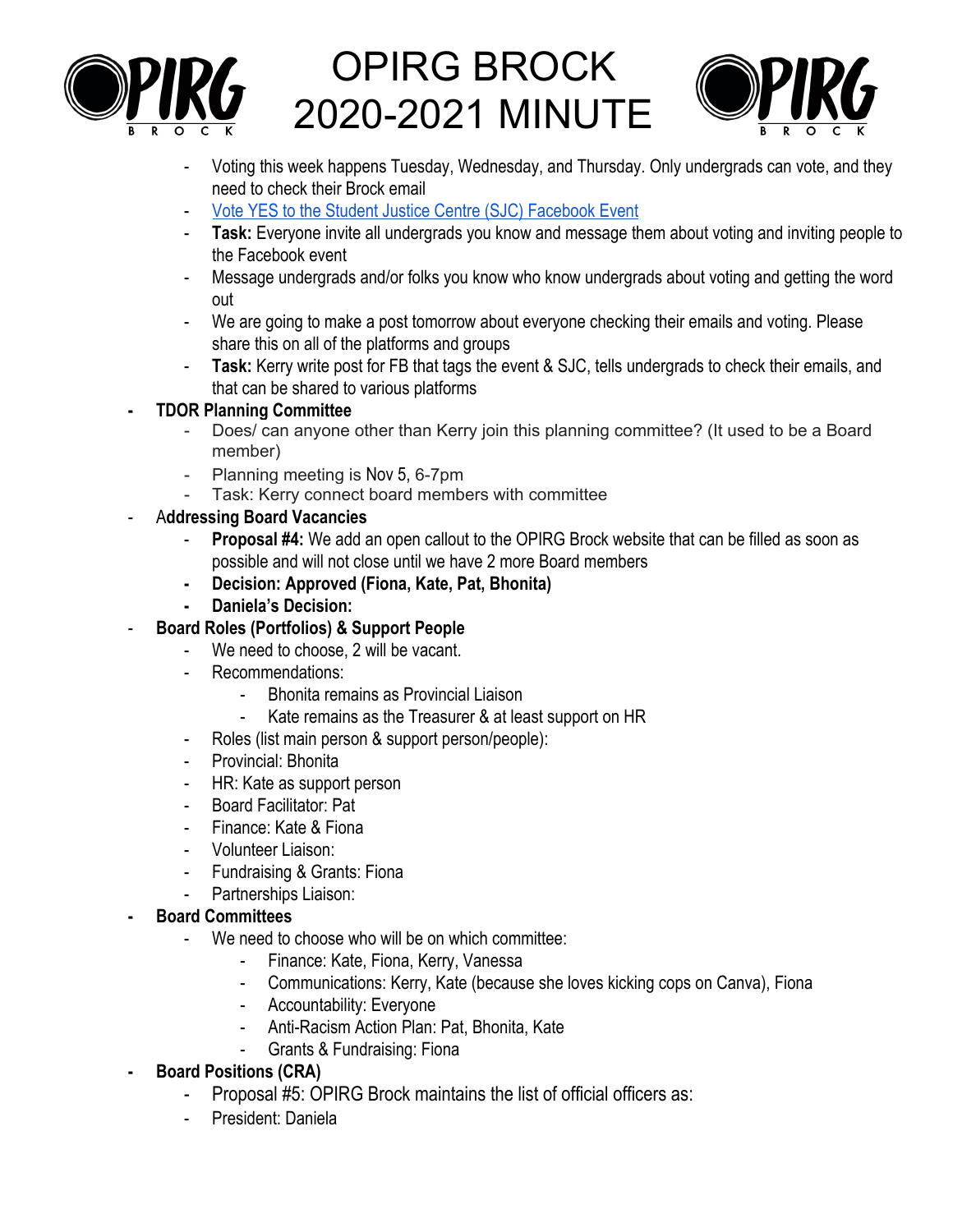



- VP: Bhonita
- Secretary: Patrick
- Treasurer: Kate
- **- Board Decision: Approved (Fiona, Bhonita, Kate, Pat)**
- **- Daniela's Decision:**

### **- PACHRED (Bhonita)**

- Task: will send out email to contact person (Shannon Kitchings)
- Task: will start going to meetings
- there is a timeline of events, will input our events

### **- Group Norms**

- We need to establish a list of group norms in addition to our current consensus practices and meeting schedule
- Email/ Slack response times: 2 days vs. 3 days
- Accessibility Needs (ex. Starting 5 minutes late, leaving space for silence)
- Agreed to 3 day response time for now
- Agreed to move the larger discussion of group norms to next meeting

### **- Proposal #6: Free Store Proposal:**

- Part 1: We create an online inventory (base already exists) where people can reach out to us for items, and then have a monthly pick up (ideally at Start Me Up or Fine Grind)
- concerns about time and setup
- Board Decision: Approved (Fiona, Kate, Pat, Bhonita)
- Daniela's Decision:
- Part 2: We reopen donations but do not accept clothes unless it has been washed prior to donation, the donator does a COVID-19 screening, and/ or the person is already involved with OPIRG Brock (so we can act as their reference)
- Screening (survey) for all donators
- quarantine donations
- Board Decision: Approved (Kate, Fiona, Pat, Bhonita)
- Daniela's Decision:
- Part 3: We run a Free Store resources campaign/ make Free Store related materials that people can utilize at home (ex. Getting rid of culturally appropriative decorations/ nationalist clothing, upcycling plant scraps, etc.). This can be a project for volunteers.
- Board Decision: Approved (Pat, Kate, Fiona, Bhonita)
- Daniela's Decision:
- Part 4: We pursue Free Store specific sponsorships that would help with the operational costs (similar to the sponsorships for the DisOrientation Guide). This would be tasked to the Grants & Fundraising **Committee**
- Board Decision: Approved (Fiona, Kate, Bhonita, Pat)
- Daniela's Decision:
- **- Community Activism Toolkit Series Proposal**
	- Proposal #7: OPIRG Brock hosts a regular webinar series called "Community Activism Toolbox" that will have us partner with our action groups/ community partners on useful activist skills. This series will be part of the NSN programming/ services and be open to anyone. This series will be our primary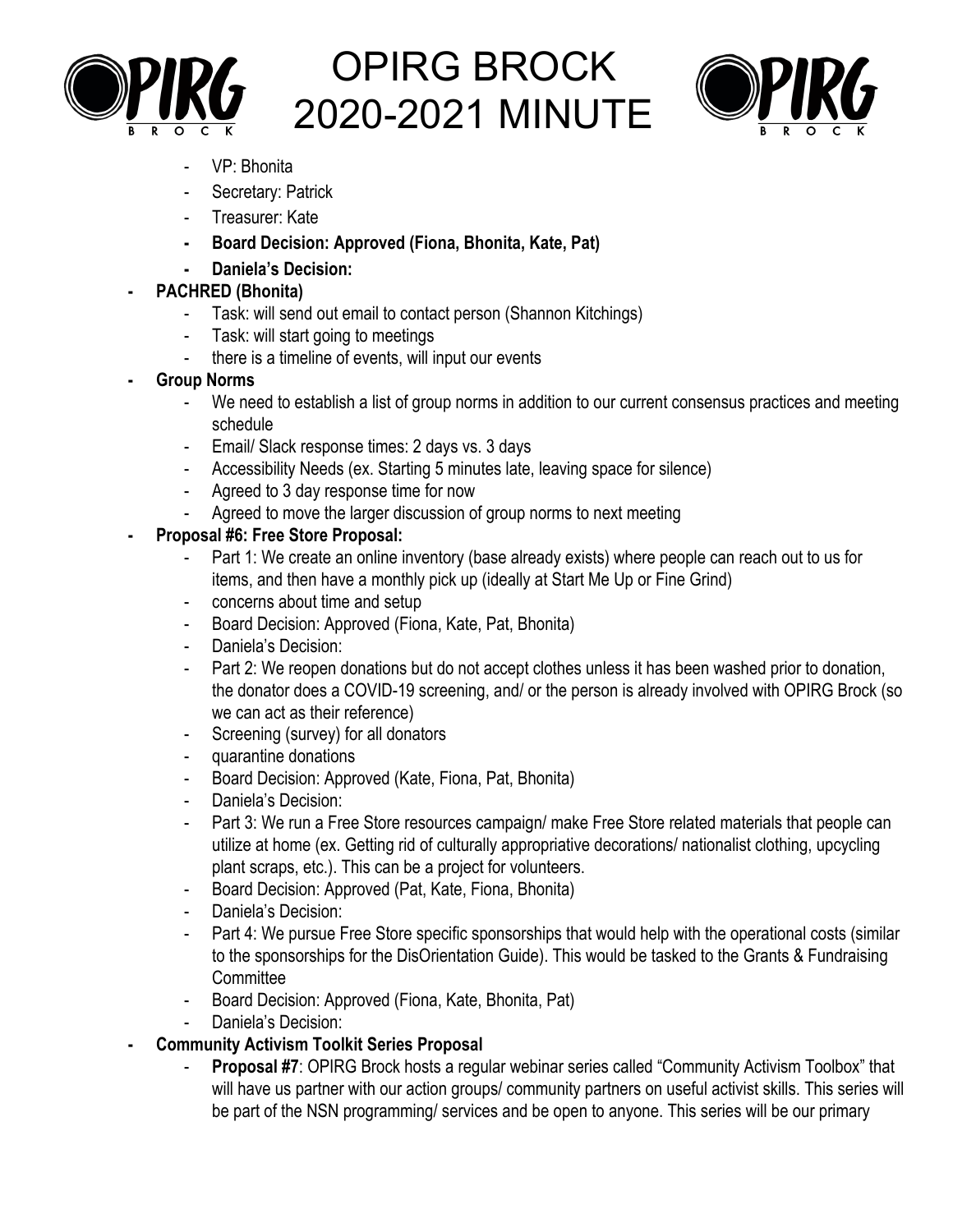



programming (in addition to fundraisers and community partnerships) for 2021. The partners for this series will be our action groups and NSN members (focused on minimizing costs/ collaborating with work already happening)

- Questions:
	- Should these be recorded for our own records, granting information, and if someone can't attend?
	- great idea, could synchronize with alternatives to 911 campaign
- **- Board Decision: Approved (Kate, Pat, Fiona, Bhonita)**
- **- Daniela's Decision:**
- **- Updates on Programming:**
	- November 17, we will be co-hosting a webinar with Positive Living on Harm Reduction as Community Safety. Details need to get approved by the ED at PLN, and then there will be more info
- **- Board Training/ Transition**
	- Still working on the A-Z document
	- You will be receiving content in the coming weeks about training/ transition
	- I am working on a curriculum for meeting-style trainings and online drop-in and co-work hours
	- We will be setting up a schedule for the Feedback & Concerns Liaison position (rotates amongst everyone)
- **13. Next Meeting:** Monday November 30, 2020
	- Group Norms
- **14. In-camera agenda points:**
- **-**

### **Decisions Summary:**

- **Proposal #1:** With edits, approval of meeting minutes from [September 15, 2020 Public Board Meeting Minutes](https://docs.google.com/document/d/1MDb3XUr7SMx0WCaOnpAf-x8BCVxyrkH0VDaGirg-2CA/edit)
	- Board Decision: Approved
- **Proposal #2:** Approval of AGM meeting minutes from [2020 OPIRG Brock AGM Minutes](https://docs.google.com/document/d/1AfjrhdfkYtXeoJfXaxbnLUmyyOacFbLc3_K9ya0BJxI/edit)
	- Board Decision: Approved
- **Proposal #3:** Confirm that on [INSERT APPROVAL DATE] the Board of Directors approved a decision to reduce Kerry Duncan's hours as the Volunteer, Planning, & Training Coordinator at 17.5 hours per week starting on October 18, 2020 in the email [HR Decision - reply asap]
	- Board Decision: Approved
- **Proposal #4:** We add an open callout to the OPIRG Brock website that can be filled as soon as possible and will not close until we have 2 more Board members
	- Board Decision: Approved
- **Proposal #5: OPIRG Brock maintains the list of official officers as listed above for the CRA** 
	- Board Decision: Approved
- **Proposal #6: Free Store Proposal:** See parts one through four as listed above.